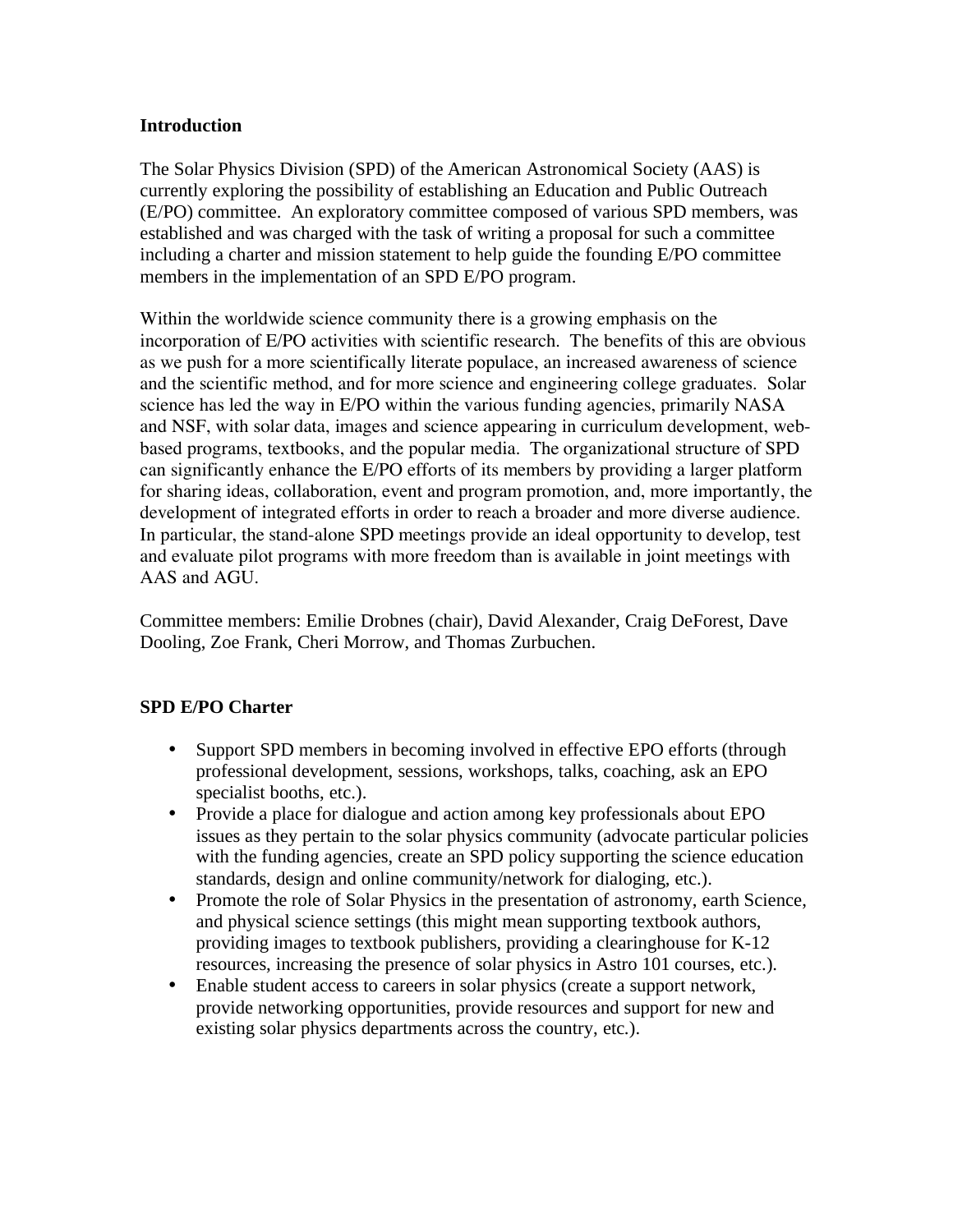#### **SPD E/PO Mission statement**

The Solar Physics Division is committed to enhancing how students, teachers and the general public experience science and to fueling their desire for learning and deeper understanding. A multi-disciplinary approach with an emphasis on Solar and Heliospheric Physics will enable the active participation of the SPD and its members in improving science literacy levels throughout our society and create a wide range of opportunities for student access to careers in science.

# **E/PO Committee structure**

The E/PO Committee should be composed of 9 members representing, when feasible: industry, universities, research scientists, E/PO, government agencies, and graduate students. Following the AAS model, committee members will serve in rotation for terms of 3 years. Members will be appointed by the SPD Chair after consultation with the SPD Committee. Suggestions from the E/PO Committee and the general SPD membership are appropriate and welcomed.

A Chair of the E/PO Committee will be appointed to a 3-year term by the SPD Chair following a similar process. It is anticipated that the E/PO Chair will have already served as a regular member. The outgoing Chair will serve an additional 1-year term as an ex officio member, in order to provide continuity.

In order to implement such a structure, we recommend that the initial committee be composed of 5 members, a number sufficient to begin the basic E/PO effort. An additional 2 members should be added to the committee in each of the second and third years to help ramp up activity and solidify current efforts bringing the total number of committee members to 9 by the third year. This will also allow for ease in implementing the process of rotating terms wherein 3 new committee members are appointed every year to replace the 3 outgoing members.

It is recommended that the E/PO committee should be reviewed and evaluated after three and six years from inception to determine if the current model is working and/or needs to be revised. Items to be evaluated include: the overall effectiveness of the committee, the committee structure (number of committee members, terms, and rotation), the appointment process, and the focus of the SPD E/PO efforts to evolve with changing policies, science, and conditions.

# **Reporting to SPD and AAS**

The E/PO committee chair will report directly to the SPD committee during the annual committee meeting. The chair may also be asked to present a brief report to the SPD community at the annual "business meeting." The E/PO committee will keep the SPD community informed through regular articles in Solar News.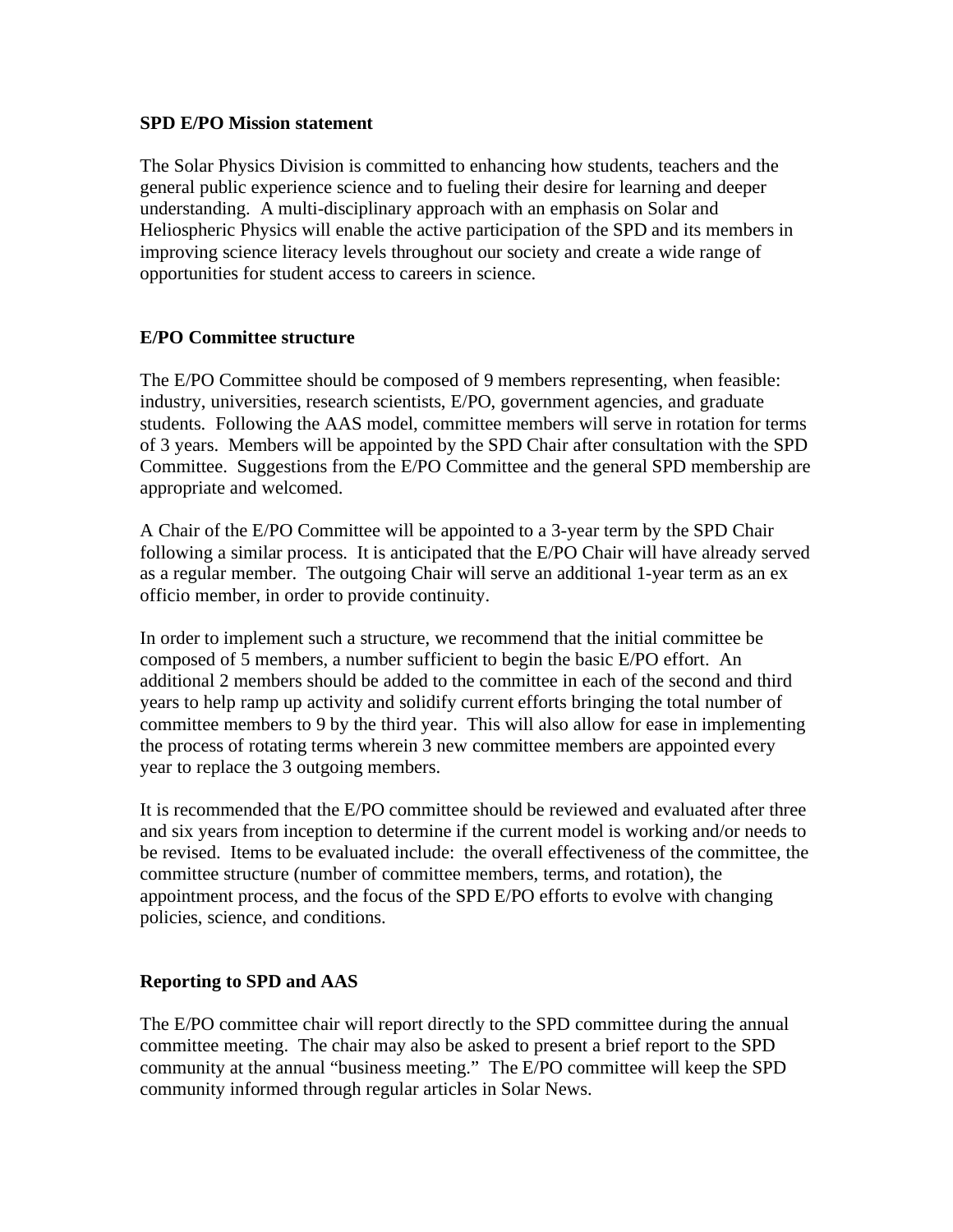The relationship between the SPD E/PO committee and the AAS Astronomy Education Board is still being discussed but direct interaction, perhaps via a liaison, is strongly encouraged.

#### **Initial SPD E/PO Efforts**

Initial SPD E/PO committee efforts should concentrate on a few small-scale and focused programs, which can grow into larger scale efforts. The exploratory committee has identified three main areas around which to focus our initial efforts.

*Undergraduate and Graduate Students:* There seems to be consensus, not only among the committee members but the science community as whole, that there should be greater emphasis on reaching out to the undergraduate and graduate student population. There is a shortage of young scientists coming into the field and it is therefore imperative to encourage students to choose careers in science, attract them to Solar and Heliospheric physics, and provide the resources and support necessary to ensure they stay in the field once they are part of the scientific community.

As a professional society, the SPD is especially poised to provide students a steppingstone to careers in science. Members of the SPD work for a wide variety of institutions: universities, government, industry, etc. As such, the SPD meeting is the perfect venue for bringing students and the various institutions closer together and for creating more opportunities for students.

The first step to achieving these goals is to more directly and aggressively advertise meetings to students around the country to increase the numbers of students attending SPD meetings. This should include a focus on undergraduates who have not yet chosen a research career yet. An enhancement of the student fund may facilitate this by providing a number of travel grants to worthy students. In addition, SPD could sponsor visits by member scientists to undergraduate and graduate colleges for two-day visits and lectures.

It is crucial to provide a support network at the meetings where students can meet with each other and with SPD scientists. An initial small-scale effort would be to host special events for students attending an SPD meeting. For undergraduates, this could take the form of an orientation before all SPD meetings (based on the AAS education model) where students are educated on how to get the most out of an SPD meeting. In addition, an informal happy hour could be organized, where students could network among themselves and with potential research advisors.

There are, however, some fundamental problems relating to Solar and Heliospheric education. Most universities involved in Solar and Heliospheric physics only have 1-2 professors in this broader research area. It is therefore imperative that universities support each other to provide support in teaching. The SPD should explore and coordinate the development of modern teaching tools, such as videoconferencing, that allow teaching of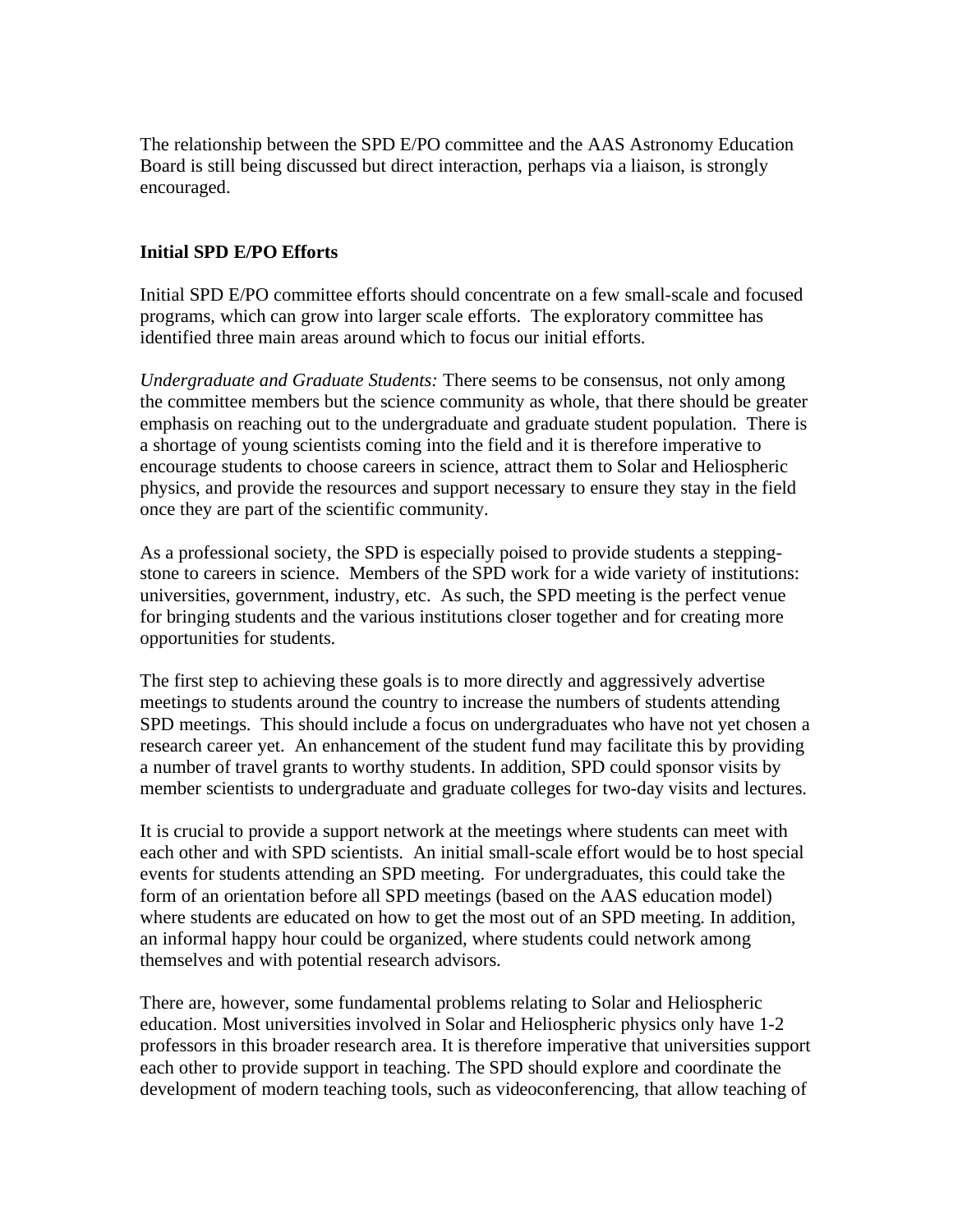small numbers of students in multiple places. This will allow a broad and sufficient education for students independent of their specific university affiliation.

*Exhibitor Space:* There are two scenarios where exhibitor space is concerned (1) joint SPD meetings (ex: AAS/SPD, AGU/SPD) and (2) stand alone SPD meetings (ex: Durham, NH in June 2006).

Various professional organizations such as the American Geophysical Union (AGU) and the American Meteorological Society (AMS) have invited the SPD to participate in the exhibitor booth area at their meetings. The SPD has not always been able to support such an effort yet these provide a great opportunity for the solar physics community to present their science to the rest of the scientific community. In order to take advantage of these opportunities, a system could be set up so that various institutions (Lockheed Martin, NASA, NOAA, NSF, etc.) could sponsor the SPD booth on a rotating basis. The committee will formulate the content and provide the administration of the booth to promote the dissemination of information about solar physics and the space environment. Although an SPD booth is not necessary during a stand-alone SPD meeting, these meetings could be an opportunity to have an exhibit area with representatives from various institutions and groups associated with the SPD. Such an exhibit area will provide students attending the meeting the opportunity to explore the various institutions involved in solar physics research and give them a better idea of the variety of ways they can be involved in the Solar Physics community.

Other opportunities for use of the display booth will be considered on a case by case basis.

*Website:* An E/PO website can be easily implemented with very little cost and effort yet can be a great resource to the community. In the beginning, it can host a variety of links and documents of use to scientists and others participating or wanting to participate in E/PO efforts as well as providing resources for student members. In the future, it can be used to fill an identified need among those in the E/PO profession such as a one-stop shop for meetings and workshops dedicated to E/PO professional development.

# **Future**

As the SPD E/PO committee grows and evolves over time so will its education and outreach efforts. There is no shortage of good models, ideas and ongoing efforts from which to choose and learn. The actual direction the committee takes will evolve and will be greatly influenced by the committee members at the time. However, there are a few ideas which should be explored from the beginning. Following are a few brief explorations of possible future efforts.

• Developing a strong relationship with the SPD press office and the editor of the AAS/SPD newsletter would significantly benefit the activity of the E/PO